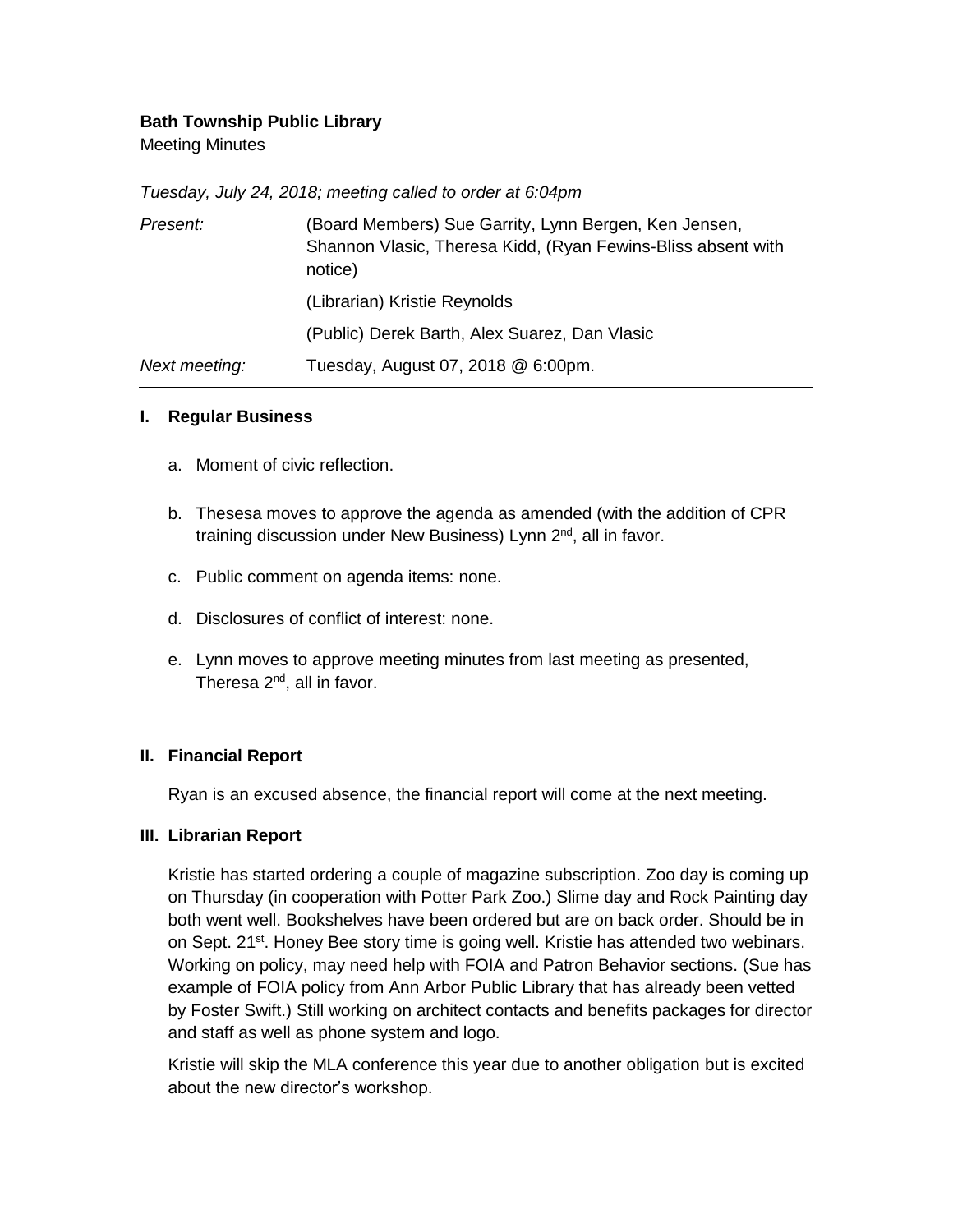We are a "visiting" library. This means that non-Bath residents can get library cards. We need a way to track this and we can determine at the end of the year if this is a financially responsible decision. Bath Township residents pay taxes- should the library benefits be reserved for residents? Revisit at the end of the year to decide if we want to charge non-residents for library privileges.

# **IV. Discussion**

- a. Policy & Procedure Draft policy presented but many changes still being made. Kristie checking on prices for faxes. She will also check on PC Cop program in the future. This allows us to send a private message to anyone publicly viewing inappropriate materials.
- b. Director roll out plan; met with township. Decent turn out. Open house coming up. We will establish a date at the next meeting.
- c. Health care benefits options; Kristie still working on this.
- d. Hiring of staff; draft job descriptions for youth services librarian and part-time library clerk. HOMEWORK: all of us should review these job postings as well as employee manual and be prepared to weigh in to Kristie before the next meeting. It would be nice to post the position after August  $7<sup>th</sup>$  meeting. Employee manual is in the works and Kristie will email this out to us ASAP.
- e. Library open hours change. Made one open hours change. We are now open 10- 4 on Saturday's. Alex's hours will go up to 24/ week from 21 in order to cover this change.
- f. MLA fall conference. Kristie cannot attend due to prior obligation, but she will discuss one of the staff attending in her place and will report back.
- g. DDA tax capture; the check has arrived. We will verify DDA records against our records with Ryan.
- h. Tech updates; replacing server and updating domain. We have a worker assigned, just awaiting installation.
- i. Re-negotiation of lease; review ongoing.

## **V. Action**